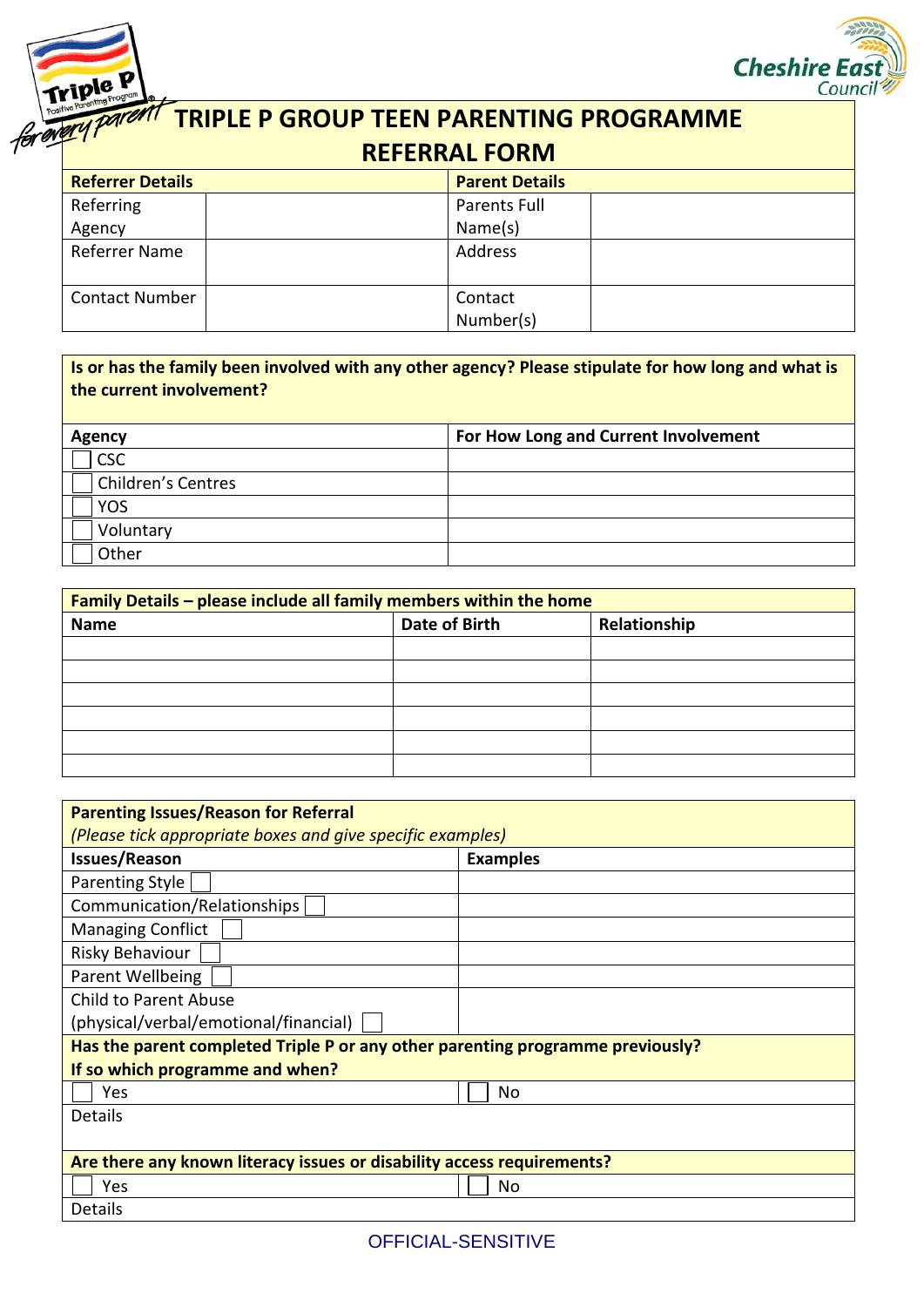| THIS SECTION MUST BE COMPLETED IN ALL CASES.                                                       |     |     |  |
|----------------------------------------------------------------------------------------------------|-----|-----|--|
|                                                                                                    |     |     |  |
| Risks (Please indicate in boxes below. If a 'yes', please provide further details below?)          |     |     |  |
| Are they a registered PDP (Potentially Dangerous Person)?                                          | Yes | No  |  |
| Are they a MAPPA offender?                                                                         | Yes | No. |  |
| Are they known to MARAC?                                                                           | Yes | No. |  |
| Have you completed a risk assessment for this parent?                                              | Yes | No. |  |
| Further details:                                                                                   |     |     |  |
|                                                                                                    |     |     |  |
|                                                                                                    |     |     |  |
| Are there any known risks we need to be aware of in accepting them into a group setting within     |     |     |  |
| public buildings that include Children's Centres? (There is an expectation that anyone referring a |     |     |  |
| parent to this programme will share any relevant risks with us.)                                   |     |     |  |
| Yes<br>No                                                                                          |     |     |  |
| Details                                                                                            |     |     |  |
|                                                                                                    |     |     |  |
|                                                                                                    |     |     |  |

| Groups will generally be held 10am-12pm or 12.45pm $-$ 2.45pm (2 hours) on either a Tuesday, |    |  |  |
|----------------------------------------------------------------------------------------------|----|--|--|
| Wednesday or Thursday morning or afternoon (TBC). Are parents available on these days/times? |    |  |  |
| (Please provide further details if necessary).                                               |    |  |  |
| Yes                                                                                          | No |  |  |
| <b>Details</b>                                                                               |    |  |  |
|                                                                                              |    |  |  |
| WE WILL HOLD AN INFORMAL INFORMATION SESSION, PRIOR TO THE GROUP STARTING, FOR ALL           |    |  |  |
| ACCEPTED REFERRALS. IT WILL BE A REQUIREMENT FOR THE REFERRER TO ATTEND THIS SESSION         |    |  |  |
| WITH THE PARENT/CARER. FAILURE TO ATTEND THE PRE GROUP WILL RESULT IN THE PLACE BEING        |    |  |  |
| WITHDRAWN. (PLEASE NOTE THE REASONS FOR REFERRAL INCLUDED ON THE FORM, MAY BE                |    |  |  |
| DISCUSSED AT THE PRE GROUP INDIVIDUALLY WITH THE PARENT).                                    |    |  |  |

**Transport/Childcare**

**PLEASE NOTE WE ARE UNABLE TO PROVIDE TRANSPORT OR CHILDCARE FOR THE GROUPS. THIS RESPONSIBILITY LIES WITH THE PARENTS/REFERRING AGENCY TO ARRANGE. THE REFERRER SHOULD DISCUSS THIS WITH THE PARENT/CARER PRIOR TO SUBMITTING THE FORM.** 

| <b>Consent</b>                                                                                |                  |       |  |
|-----------------------------------------------------------------------------------------------|------------------|-------|--|
| I agree to attend and participate in the Group teen Triple P Parenting Programme.             |                  |       |  |
| Signed Parent:                                                                                | Signed Referrer: | Date: |  |
|                                                                                               |                  |       |  |
|                                                                                               |                  |       |  |
| Please return all completed forms to either preventionteam@cheshireeast.gov.uk or by post to: |                  |       |  |
| Crewe Family Centre, Crewe Lifestyle Centre, Moss Square, Crewe, CW1 2BB (WE CAN ONLY         |                  |       |  |
| <b>CONSIDER FULLY COMPLETED FORMS, THANK YOU)</b>                                             |                  |       |  |